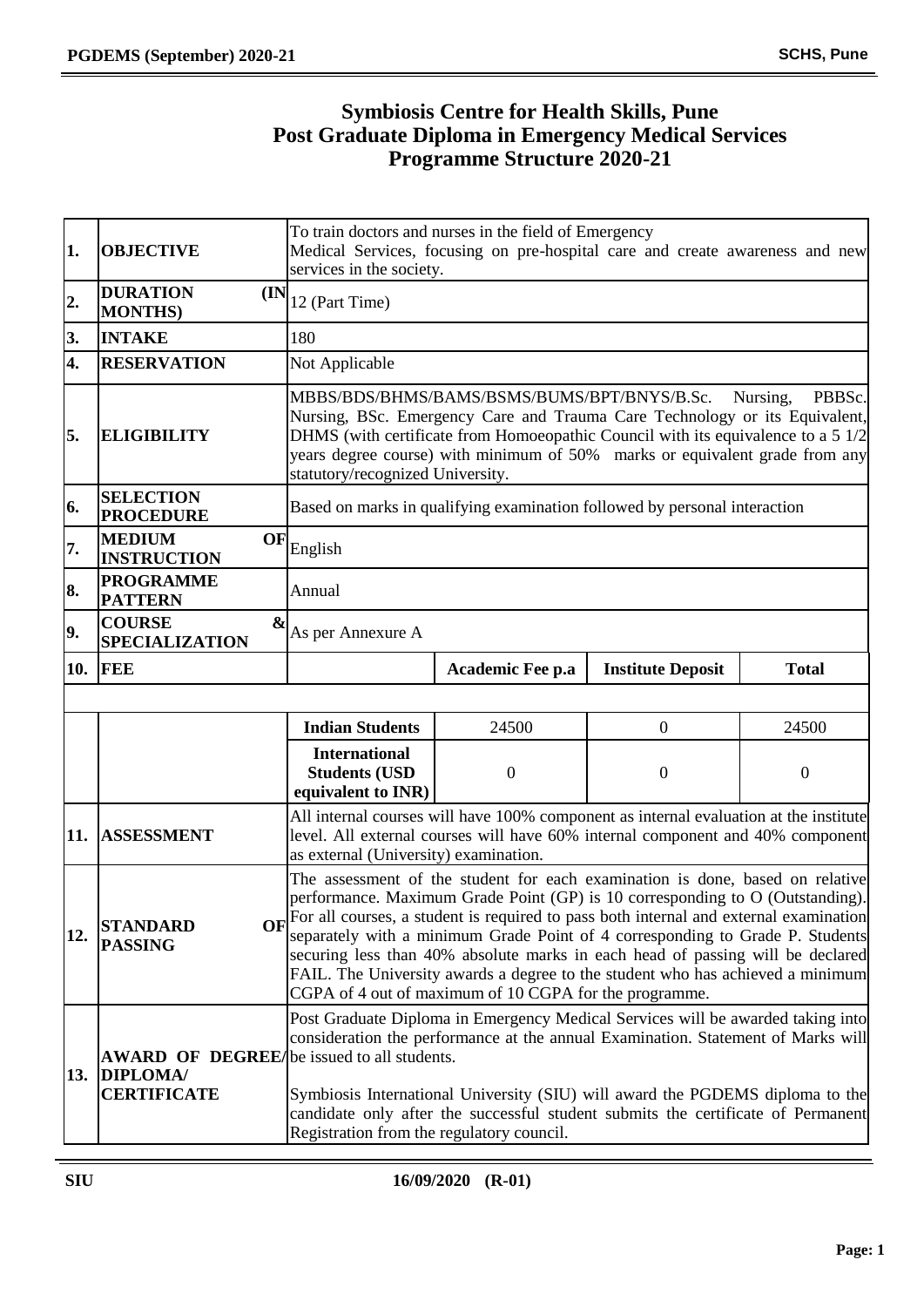#### **14. NATURE WISE DISTRIBUTION OF CREDITS**

| Year  | <b>Generic</b><br>Core | <b>Generic</b><br><b>Elective</b> | Specialization Specialization Open Elective<br>Core                                                             | <b>Elective</b> | <b>Audit</b> | <b>Total</b> |
|-------|------------------------|-----------------------------------|-----------------------------------------------------------------------------------------------------------------|-----------------|--------------|--------------|
|       |                        |                                   |                                                                                                                 |                 |              |              |
|       | 30                     | 0                                 |                                                                                                                 | O               |              | 30           |
| Total | 30                     | 0                                 |                                                                                                                 |                 | 0            | 30           |
|       |                        |                                   |                                                                                                                 |                 |              |              |
|       |                        |                                   | the contract of the contract of the contract of the contract of the contract of the contract of the contract of |                 |              | .            |

The revised programme structure supersedes the previously approved programme structure dated 07/08/2020 for the programme.

> Programme Structure is approved by the Academic Council subject to its norms & conditions. Any provision in the Programme Structure which violates the basic rules  $\&$ regulations is deemed to be termed "Null & Void". Head-Academics

THIS IS SYSTEM GENERATED DOCUMENT AND REQUIRES NO SIGNATURE.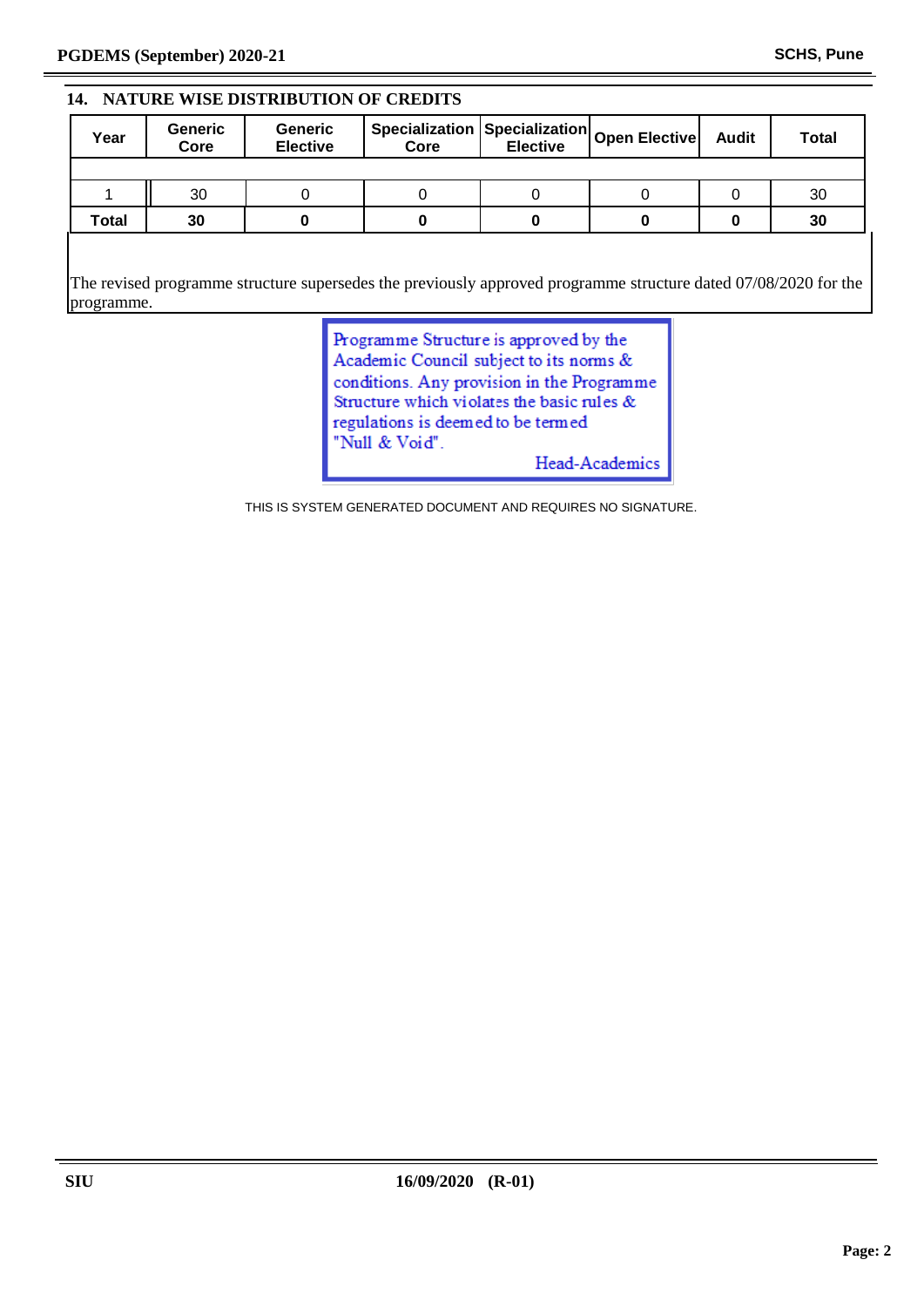# **Symbiosis Centre for Health Skills, Pune Post Graduate Diploma in Emergency Medical Services Programme Structure 2020-21**

### **Annexure A**

| Catalog<br><b>Course</b><br>Code | <b>Course</b><br>Code | <b>Course Title</b>                                                                              | <b>Specialization</b>       | <b>Credit</b>  | <b>Internal</b><br><b>Marks</b> | <b>External</b><br><b>Marks</b> | Total<br><b>Marks</b> |  |
|----------------------------------|-----------------------|--------------------------------------------------------------------------------------------------|-----------------------------|----------------|---------------------------------|---------------------------------|-----------------------|--|
|                                  | Year: 1               |                                                                                                  |                             |                |                                 |                                 |                       |  |
|                                  |                       |                                                                                                  | <b>Generic Core Courses</b> |                |                                 |                                 |                       |  |
| T4334                            |                       | Advanced Pre-hospital Care,<br>0408630101 Patient Assessment & Medical<br>Emergencis             |                             | 8              | 240                             | 160                             | 400                   |  |
| T4907                            | 0408630102            | Internship- Supervised Hospital<br>Rotation                                                      |                             | 8              | 400                             | $\mathbf{0}$                    | 400                   |  |
| T4337                            |                       | Trauma Emergencies, Special<br>0408630103 Considerations & Operations,<br><b>Emergency Drugs</b> |                             | $\overline{7}$ | 210                             | 140                             | 350                   |  |
| T4338                            | 0408630104            | Life<br>International<br>Trauma<br><b>Support and Case Scenarios</b>                             |                             | 2              | 60                              | 40                              | 100                   |  |
| T4868                            | 0408630105            | BLS, Basic and Advanced<br>Airway and Equipment                                                  |                             | 2              | 60                              | 40                              | 100                   |  |
| T4869                            | 0408630106            | Advanced Cardiac Life Support<br>(ACLS) and Drugs                                                |                             | 2              | 60                              | 40                              | 100                   |  |
| TH4128                           |                       | 0408630107 Community Outreach Program                                                            |                             |                | 50                              | $\Omega$                        | 50                    |  |
|                                  |                       |                                                                                                  | <b>Total</b>                | 30             | 1080                            | 420                             | 1500                  |  |
|                                  |                       |                                                                                                  |                             |                |                                 |                                 |                       |  |